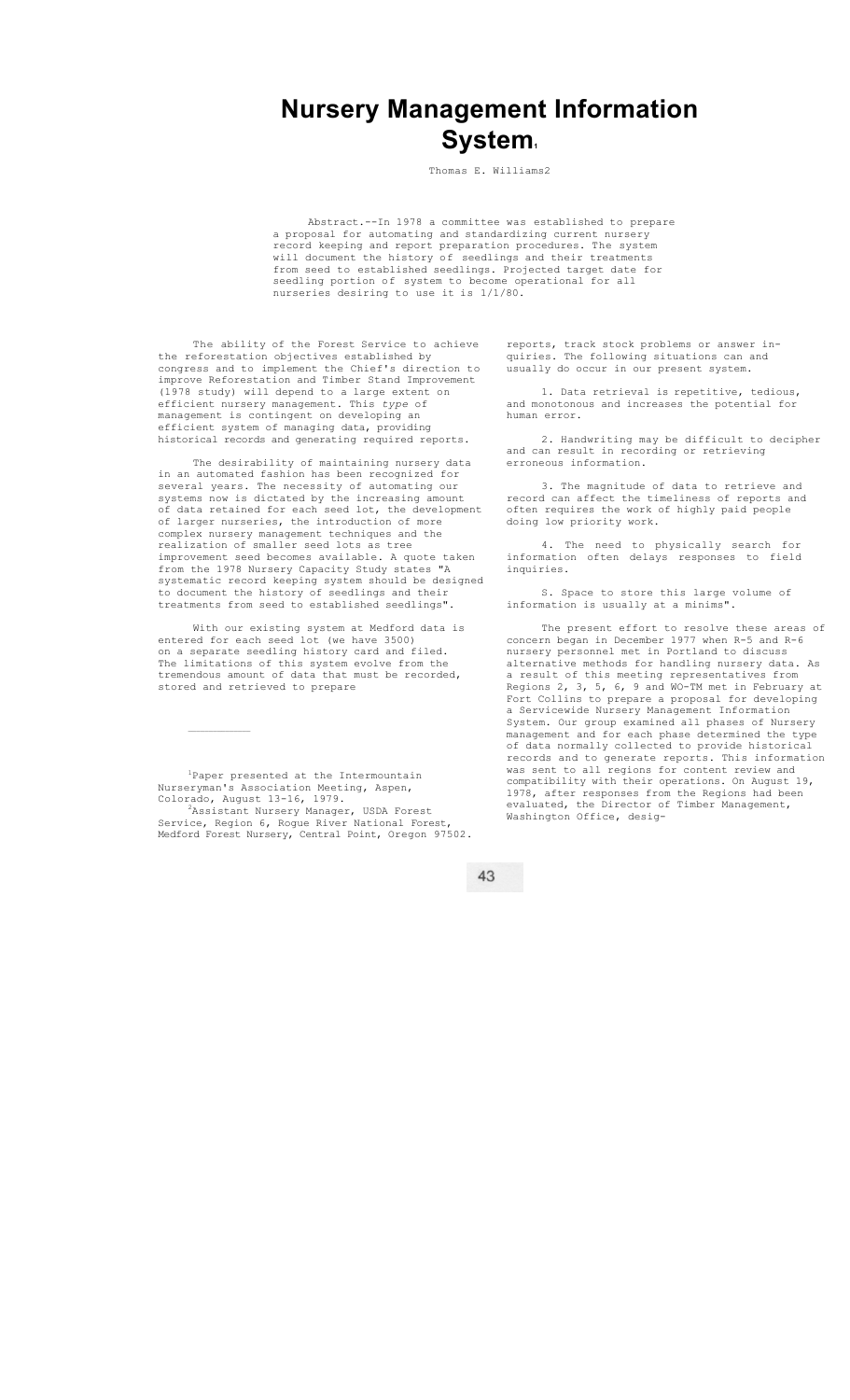nated a formal work group to prepare a feasibility study and designated Wind River and Medford Nurseries to participate in a pilot test of the system.

Our feasibility study stated objectives, described the existing system, considered alternatives, proposed an automated system and discussed the anticipated benefits. To address the need for an automated system all Forest Service nurseries were contacted again to determine the total number of seed lots growing, average number of new seed lots sown per year, average number of treatments per lot per year and the average number of shipping transactions per year. The figures presented for 1978 and 1985 illustrate the increased volume of business expected.

|                   | Table 1.--Seedlings                                  |                                              |                           |                                                                   |                          |
|-------------------|------------------------------------------------------|----------------------------------------------|---------------------------|-------------------------------------------------------------------|--------------------------|
| Region<br>Nursery |                                                      | Total num-<br>ber of<br>seed lots<br>growing |                           | Average<br>number of<br>shipping<br>trans-<br>actions<br>per year |                          |
|                   |                                                      | 1978                                         | 1985                      | 1978                                                              | 1985                     |
| $\mathbf{1}$      | Coeur d A'lene                                       | 1250                                         | 1900                      | 1125                                                              | 1125                     |
| $\overline{2}$    | Bessey<br>Mt. Sopris                                 | 58<br>108                                    | 60<br>150                 | 100<br>48                                                         | 100<br>100               |
| 3                 | Albuquerque                                          | 15                                           | 85                        | $\mathbf{0}$                                                      | 300                      |
| $\overline{4}$    | Lucky Peak                                           | 260                                          | 260                       | 600                                                               | 600                      |
| 5                 | Humboldt<br>Placerville                              | 315<br>386                                   | 460<br>700                | 185<br>171                                                        | 240<br>300               |
| 6                 | <b>Beaver Creek</b><br>Bend<br>Medford<br>Wind River | 80<br>194<br>115<br>918                      | 185<br>250<br>1840<br>850 | 80<br>150<br>$\Omega$<br>4000                                     | 185<br>200<br>80<br>3500 |
| 8                 | Ashe                                                 | 860                                          | 5000                      | 250                                                               | 5000                     |
| 9                 | Includes:<br>Eveleth,<br>Toumey &<br>Missouri        | 470                                          | 500                       | 200                                                               | 250                      |
|                   |                                                      | 5029 12240<br>250%                           |                           | 6909<br>173%                                                      | 11980                    |

For all nurseries this table reflects a 250% increase in number of seedlots grown, and a 173% increase in the number of shipping transactions per year.

The intent of the new system as shown in Table 2 is to automate the following nursery operations.

 $1\,.$  $2.$  $\overline{3}$ . 4. 5.

- Seedling Inventory Reports<br>Report of Stock Shipped or Destroyed 6.
- $7.$
- $8$  . Monthly Seedling Reports<br>Nursery Data for Annual Silvicultural
- 9. Report

The objectives shown in Table 3 will be addressed during the pilot test to evaluate the feasibility of an automated Nursery Management System.

## Table 3.

- 1. Accurately storing and retrieving large amounts of information.
- 2. Personnel saving (more efficient use of people).
- 3. Timely response to reporting requirements and special queries.
- 4. Historical records for evaluation of past practices and to "track" stock problems.
- 5. Establish more effective communications between nurseries.
- 6. Tie seed and tree performance to land treatments and nursery practices. 7. Refinement and improvement of nursery sowing factors.

At this time we have not prepared a detailed cost analysis of our proposed system versus the existing system, however, we do have some preliminary estimates. Costs of existing systems vary by nursery depending on volume of business and types of activities. According to one estimate it costs approximately \$42,000 per year to handle seedling information.

The costs presented below are a rough estimate for a large nursery operating on a continuous basis at FCCC. After testing is completed, a range of actual cost of operation for various sized nurseries will be prepared.